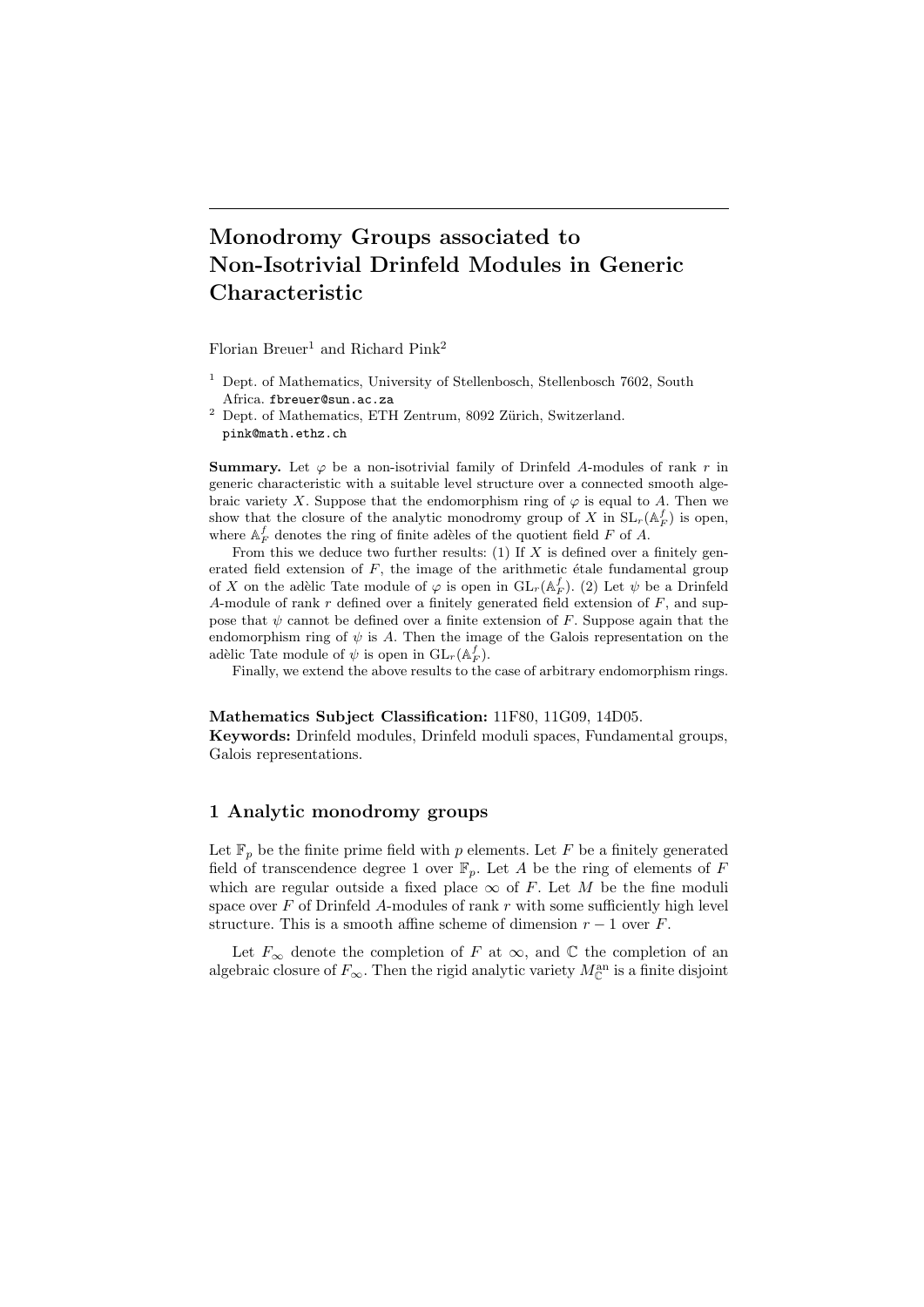#### 2 Florian Breuer and Richard Pink

union of spaces of the form  $\Delta \backslash \Omega$ , where  $\Omega \subset (\mathbb{P}_{\mathbb{C}}^{r-1})^{\text{an}}$  is Drinfeld's upper half space and  $\Delta$  is a congruence subgroup of  $SL_r(F)$  commensurable with  $SL_r(A)$ .

Let  $X_{\mathbb{C}}$  be a smooth irreducible locally closed algebraic subvariety of  $M_{\mathbb{C}}$ . Then  $X_{\mathbb{C}}^{an}$  lies in one of the components  $\Delta \backslash \Omega$  of  $M_{\mathbb{C}}^{an}$ . Fix an irreducible component  $\Xi \subset \Omega$  of the pre-image of  $X_{\mathbb{C}}^{\text{an}}$ . Then  $\Xi \to X_{\mathbb{C}}^{\text{an}}$  is an unramified Galois covering whose Galois group  $\Delta_{\Xi}$  := Stab<sub> $\Delta(\Xi)$ </sub> is a quotient of the analytic fundamental group of  $X_{\mathbb{C}}^{\text{an}}$ .

Let  $\varphi$  denote the family of Drinfeld modules over  $X_{\mathbb{C}}$  determined by the embedding  $X_{\mathbb{C}} \subset M_{\mathbb{C}}$ . We assume that  $\dim X_{\mathbb{C}} \geq 1$ . Since M is a fine moduli space, this means that  $\varphi$  is non-isotrivial. It also implies that  $r \geq 2$ . Let  $\eta_{\mathbb{C}}$  be the generic point of  $X_{\mathbb{C}}$  and  $\bar{\eta}_{\mathbb{C}}$  a geometric point above it. Let  $\varphi_{\bar{\eta}_{\mathbb{C}}}$  denote the pullback of  $\varphi$  to  $\bar{\eta}_\mathbb{C}$ . Let  $\mathbb{A}_F^f$  denote the ring of finite adèles of F. The main result of this article is the following:

**Theorem 1.** In the above situation, if  $\text{End}_{\bar{\eta}_{\mathbb{C}}}(\varphi_{\bar{\eta}_{\mathbb{C}}}) = A$ , then the closure of  $\Delta_{\Xi}$  in  $\text{SL}_r(\mathbb{A}_F^f)$  is an open subgroup of  $\text{SL}_r(\mathbb{A}_F^f)$ .

The proof uses known results on the p-adic Galois representations associated to Drinfeld modules [Pi97] and on strong approximation [Pi00].

Theorem 1 leaves open the following natural question:

Question 1. If  $\text{End}_{\bar{\eta}_\mathbb{C}}(\varphi_{\bar{\eta}_\mathbb{C}})=A$ , is  $\Delta_\mathbb{F}$  an arithmetic subgroup of  $\text{SL}_r(F)$ ?

Theorem 1 has applications to the analogue of the André-Oort conjecture for Drinfeld moduli spaces: see  $[Br]$ . Consequences for étale monodromy groups and for Galois representations are explained in Sections 2 and 3. The proof of Theorem 1 will be given in Sections 4 through 7. Finally, in Section 8 we outline the case of arbitrary endomorphism rings.

For any variety Y over a field  $k$  and any extension field  $L$  of  $k$  we will abbreviate  $Y_L := Y \times_k L$ .

# 2 Etale monodromy groups ´

We retain the notations from Section 1. Let  $k \subset \mathbb{C}$  be a subfield that is finitely generated over F, such that  $X_{\mathbb{C}} = X \times_k \mathbb{C}$  for a subvariety  $X \subset M_k$ . Let K denote the function field of X and  $K^{\text{sep}}$  a separable closure of K. Then  $\eta := \operatorname{Spec} K$  is the generic point of X and  $\overline{\eta} := \operatorname{Spec} K^{\operatorname{sep}}$  a geometric point above  $\eta$ . Let  $k^{\text{sep}}$  be the separable closure of k in  $K^{\text{sep}}$ . Then we have a short exact sequence of étale fundamental groups

$$
1 \longrightarrow \pi_1(X_{k^{\text{sep}}}, \bar{\eta}) \longrightarrow \pi_1(X, \bar{\eta}) \longrightarrow \text{Gal}(k^{\text{sep}}/k) \longrightarrow 1.
$$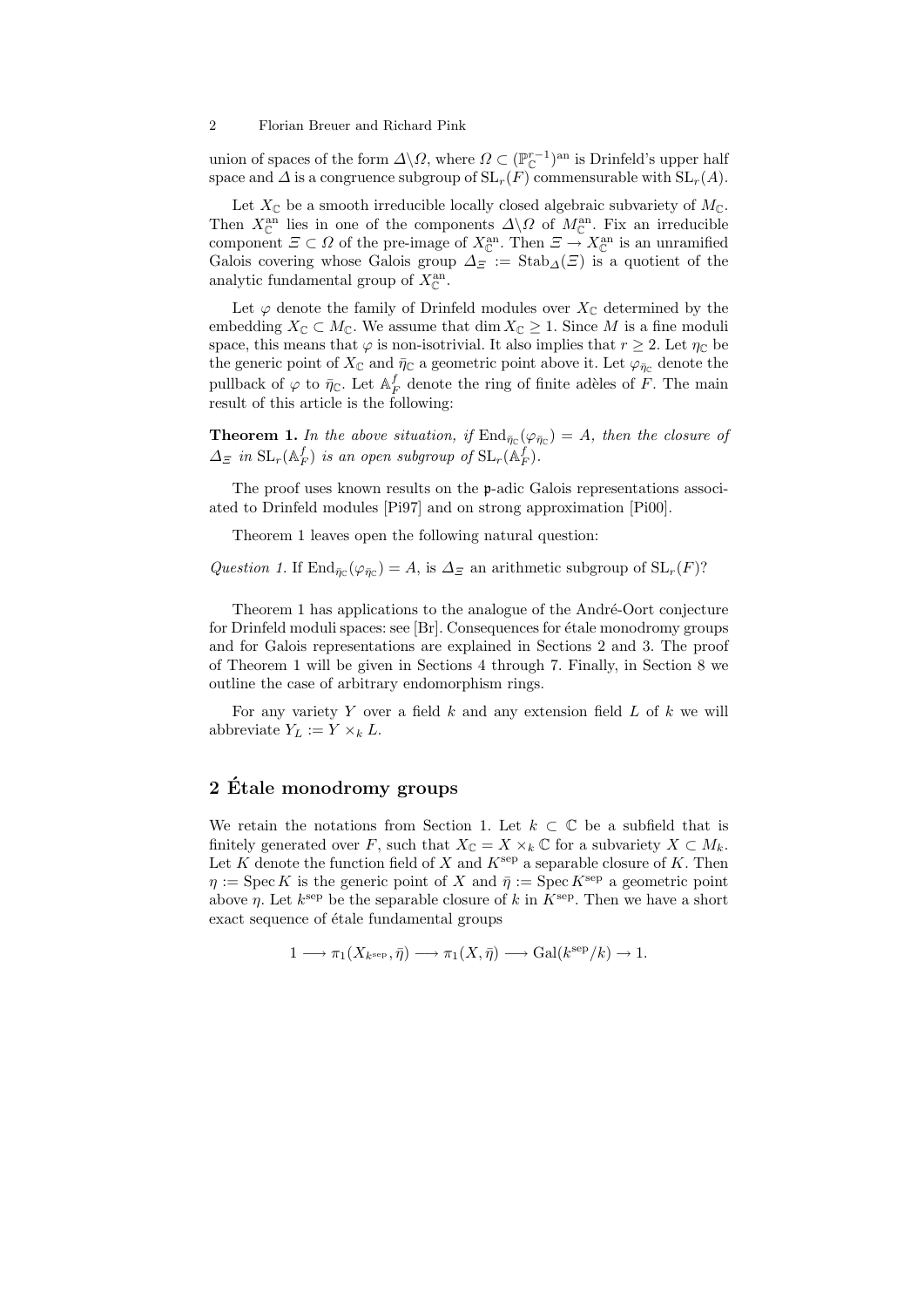Let  $\hat{A} \cong \prod_{\mathfrak{p} \neq \infty} A_{\mathfrak{p}}$  denote the profinite completion of A. Recall that  $A_F^f \cong$  $F \otimes_A \hat{A}$  and contains  $\hat{A}$  as an open subring. Let  $\varphi_n$  denote the Drinfeld module over K corresponding to  $\eta$ . Its adèlic Tate module  $\hat{T}(\varphi_n)$  is a free module of rank r over  $\hat{A}$ . Choose a basis and let

$$
\rho: \pi_1(X, \bar{\eta}) \longrightarrow \mathrm{GL}_r(\hat{A}) \subset \mathrm{GL}_r(\mathbb{A}_F^f)
$$

denote the associated monodromy representation. Let  $\varGamma^{\text{geom}} \subset \varGamma \subset \mathrm{GL}_r(\hat{A})$ denote the images of  $\pi_1(X_{k^{\text{sep}}}, \bar{\eta}) \subset \pi_1(X, \bar{\eta})$  under  $\rho$ .

**Lemma 1.**  $\Gamma^{\text{geom}}$  is the closure of  $g^{-1}\Delta_{\Xi} g$  in  $\text{SL}_r(\hat{A})$  for some element  $g \in$  $\mathrm{GL}_r(\mathbb{A}_F^f).$ 

*Proof.* Choose an embedding  $K^{\text{sep}} \hookrightarrow \mathbb{C}$  and a point  $\xi \in \Xi$  above  $\bar{\eta}$ . Let  $\Lambda \subset F^r$  be the lattice corresponding to the Drinfeld module at  $\xi$ . This is a finitely generated projective A-module of rank r. The choice of a basis of  $\hat{T}(\varphi_n)$  yields a composite embedding

$$
\hat{A}^r \cong \hat{T}(\varphi_\eta) \cong A \otimes_A \hat{A} \hookrightarrow F^r \otimes_A \hat{A} \cong (\mathbb{A}_F^f)^r,
$$

which is given by left multiplication with some element  $g \in GL_r(\mathbb{A}_F^f)$ . Since the discrete group  $\Delta \subset SL_r(F)$  preserves  $\Lambda$ , we have  $g^{-1} \Delta g \subset SL_r(\hat{A})$ .

For any non-zero ideal  $\mathfrak{a} \subset A$  let  $M(\mathfrak{a})$  denote the moduli space obtained from M by adjoining a full level **a** structure. Then  $\pi_a: M(\mathfrak{a}) \to M$  is an étale Galois covering with group contained in  $GL_r(A/\mathfrak{a})$ , and one of the connected components of  $M(\mathfrak{a})^{\text{an}}_{\mathbb{C}}$  above the connected component  $\Delta \backslash \Omega$  of  $M_{\mathbb{C}}^{\text{an}}$  has the form  $\Delta(\mathfrak{a})\backslash\Omega$  for

$$
\Delta(\mathfrak{a}) := \big\{ \delta \in \Delta \mid g^{-1} \delta g \equiv \text{id} \bmod \mathfrak{a} \hat{A} \big\}.
$$

Let  $X(\mathfrak{a})_{k^{\text{sep}}}$  be any connected component of the inverse image  $\pi_{\mathfrak{a}}^{-1}(X_{k^{\text{sep}}}) \subset$  $M(\mathfrak{a})_{k^{\text{sep}}}$ . Since  $k^{\text{sep}}$  is separably closed, the variety  $X(\mathfrak{a})_{\mathbb{C}}$  over  $\mathbb C$  obtained by base change is again connected. The associated rigid analytic variety  $X(\mathfrak{a})^{\text{an}}_{\mathbb{C}}$  is then also connected (cf.  $[Lü74, Kor. 3.5])$  and therefore a connected component of  $\pi_{\mathfrak{a}}^{-1}(X_{\mathbb{C}}^{\rm an})$ . But one of these connected components is  $(\Delta_{\Xi} \cap \Delta(\mathfrak{a}))\backslash \Xi$ , whose Galois group over  $X_{\mathbb{C}}^{\text{an}} \cong \Delta_{\Xi} \backslash \Xi$  is  $\Delta_{\Xi}/(\Delta_{\Xi} \cap \Delta(\mathfrak{a}))$ . This implies that  $g^{-1}\Delta_{\Xi} g$  and  $\pi_1(X_{k^{\text{sep}}}, \bar{\eta})$  have the same images in  $\mathrm{GL}_r(A/\mathfrak{a}) = \mathrm{GL}_r(\hat{A}/\mathfrak{a}\hat{A})$ . By taking the inverse limit over the ideal a we deduce that the closure of  $g^{-1}\Delta_{\Xi} g$  in  $SL_r(\hat{A})$  is  $\Gamma^{\text{geom}}$ , as desired.

## **Lemma 2.**  $\text{End}_{K^{\text{sep}}}(\varphi_{\eta}) = \text{End}_{\bar{\eta}_{\mathbb{C}}}(\varphi_{\bar{\eta}_{\mathbb{C}}}).$

*Proof.* By construction  $\bar{\eta}_C$  is a geometric point above  $\eta$ , and  $\varphi_{\bar{\eta}_C}$  is the pullback of  $\varphi_{\eta}$ . Any embedding of  $K^{\text{sep}}$  into the residue field of  $\bar{\eta}_{\mathbb{C}}$  induces a morphism  $\bar{\eta}_\mathbb{C} \to \bar{\eta}$ . Thus the assertion follows from the fact that for every Drinfeld module over a field, any endomorphism defined over any field extension is already defined over a finite separable extension.  $\Box$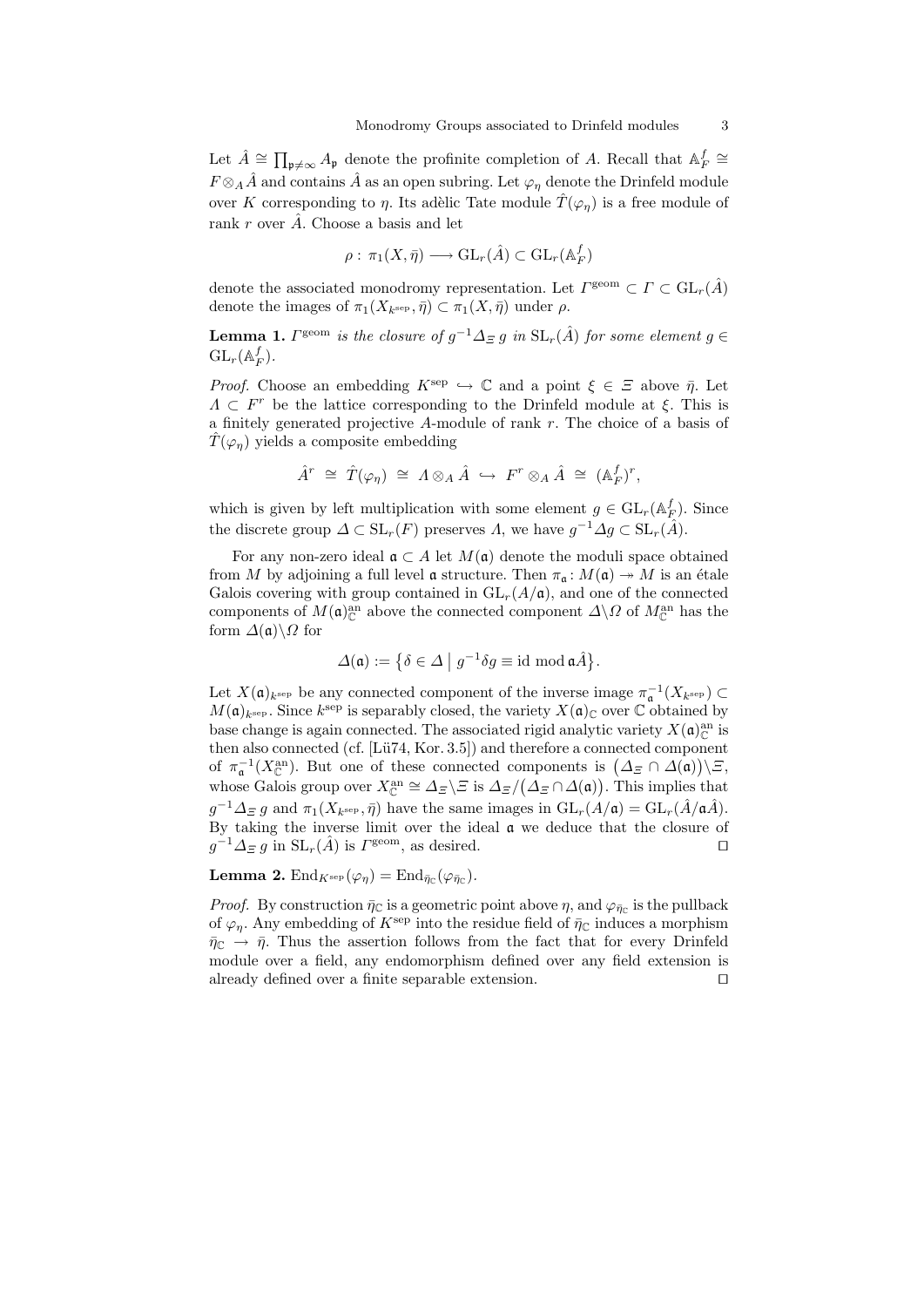**Theorem 2.** In the above situation, suppose that  $\text{End}_{K^{\text{sep}}}(\varphi_{\eta}) = A$ . Then

(a)  $\Gamma^{\text{geom}}$  is an open subgroup of  $\text{SL}_r(\mathbb{A}_F^f)$ , and

(b)  $\Gamma$  is an open subgroup of  $\mathrm{GL}_r(\mathbb{A}_F^f)$ .

*Proof.* By Lemma 2 the assumption implies that  $\text{End}_{\bar{\eta}_{\mathbb{C}}}(\varphi_{\bar{\eta}_{\mathbb{C}}}) = A$ . Thus part (a) follows at once from Theorem 1 and Lemma 1. Part (b) follows from (a) and the fact that  $\det(\Gamma)$  is open in  $GL_1(\mathbb{A}_F^f)$ . This fact is a consequence of work of Drinfeld [Dr74, §8 Thm. 1] and Hayes [Ha79, Thm. 9.2] on the abelian class field theory of  $F$ , and of Anderson [An86] on the determinant Drinfeld module. Note that Anderson's paper only treats the case  $A = \mathbb{F}_q[T]$ ; the general case has been worked out by van der Heiden [He03, Chap. 4]. Compare also [Pi97, Thm. 1.8].  $\square$ 

## 3 Galois groups

Let  $F$  and  $\overline{A}$  be as in Section 1. Let  $K$  be a finitely generated extension field of F of arbitrary transcendence degree, and let  $\psi: A \to K\{\tau\}$  be a Drinfeld A-module of rank r over K. Let  $K^{\text{sep}}$  denote a separable closure of K and

$$
\sigma : \, \mathrm{Gal}(K^{\mathrm{sep}}/K) \longrightarrow \mathrm{GL}_r(\mathbb{A}_F^f)
$$

the natural representation on the adèlic Tate module of  $\psi$ . Let  $\varGamma \subset \mathrm{GL}_r(\mathbb{A}_F^f)$ denote its image.

**Theorem 3.** In the above situation, suppose that  $\text{End}_{K^{\text{sep}}}(\psi) = A$  and that  $\psi$  cannot be defined over a finite extension of F inside K<sup>sep</sup>. Then  $\Gamma$  is an open subgroup of  $\mathrm{GL}_r(\mathbb{A}_F^f)$ .

*Proof.* The assertion is invariant under replacing  $K$  by a finite extension. We may therefore assume that  $\psi$  possesses a sufficiently high level structure over K. Then  $\psi$  corresponds to a K-valued point on the moduli space M from Section 1. Let  $\eta$  denote the underlying point on the scheme  $M$ , and let  $L \subset K$  be its residue field. Then  $\psi$  is already defined over L, and  $\sigma$  factors through the natural homomorphism  $Gal(K^{\text{sep}}/K) \to Gal(L^{\text{sep}}/L)$ , where  $L^{\text{sep}}$ is the separable closure of L in  $K^{\text{sep}}$ . Since K is finitely generated over L, the intersection  $K \cap L^{\text{sep}}$  is finite over L; hence the image of this homomorphism is open. To prove the theorem we may thus replace  $K$  by  $L$ , after which  $K$  is the residue field of  $\eta$ .

The assumption on  $\psi$  implies that even after this reduction, K is not a finite extension of F. Therefore its transcendence degree over F is  $\geq 1$ . Let k denote the algebraic closure of F in K. Then  $\eta$  can be viewed as the generic point of a geometrically irreducible and reduced locally closed algebraic subvariety  $X \subset M_k$  of dimension  $\geq 1$ . After shrinking X we may assume that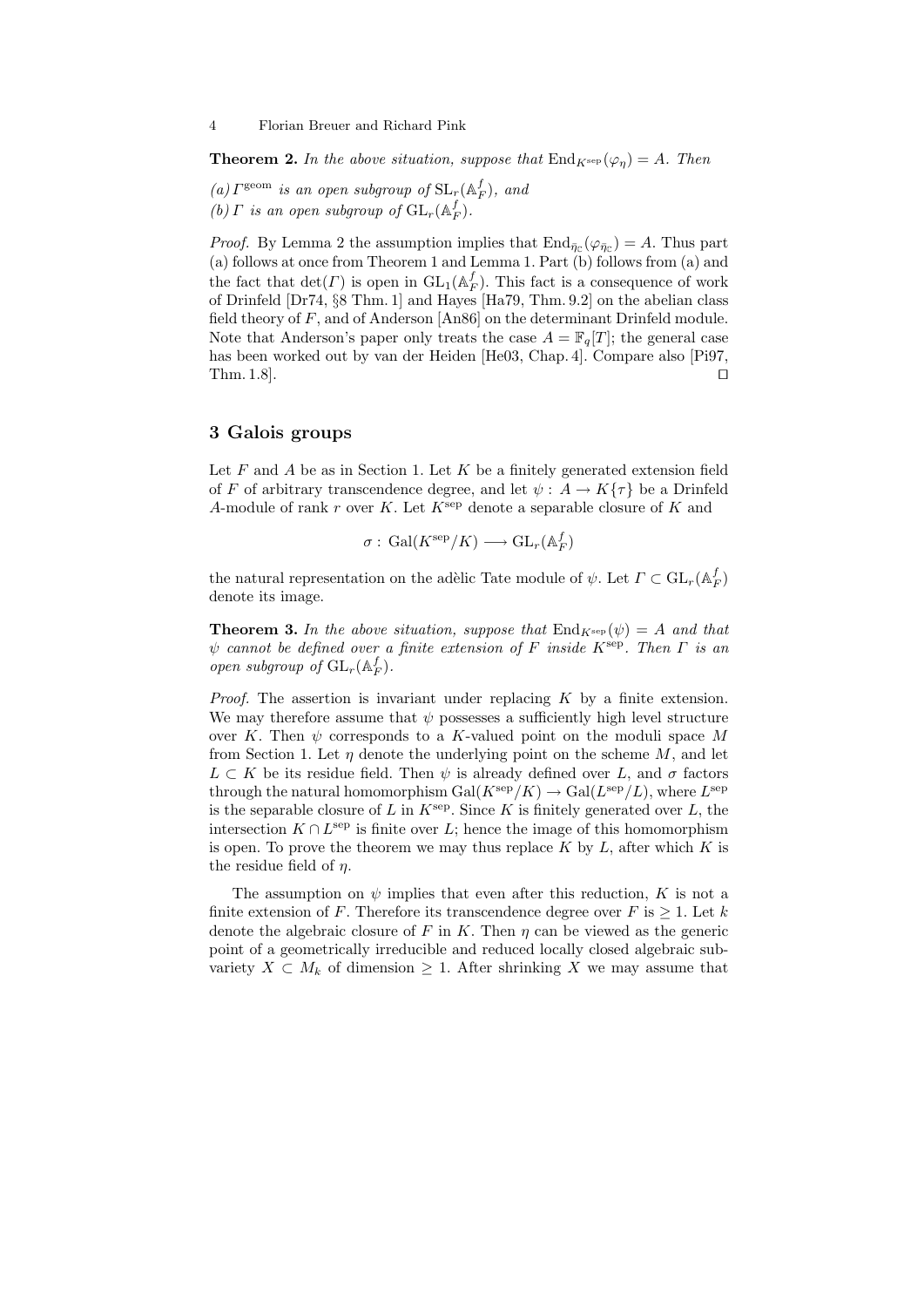$X$  is smooth. We are then precisely in the situation of the preceding section, with  $\psi = \varphi_n$ . The homomorphism  $\sigma$  above is then the composite

$$
\operatorname{Gal}(K^{\mathrm{sep}}/K) \cong \pi_1(\eta, \bar{\eta}) \twoheadrightarrow \pi_1(X, \bar{\eta}) \xrightarrow{\rho} \operatorname{GL}_r(\mathbb{A}_F^f)
$$

with  $\rho$  as in Section 2. It follows that the groups called  $\Gamma$  in this section and the last coincide. The desired openness is now equivalent to Theorem 2 (b).  $\Box$ 

*Note.* The adèlic openness for a Drinfeld module  $\psi$  as in Theorem 3, but defined over a *finite* extension of  $F$ , is conjectured yet still unproved.

## 4 p-Adic openness

This section and the next three are devoted to proving Theorem 1. Throughout we retain the notations from Sections 1 and 2 and the assumptions dim  $X \geq$ 1 and  $\text{End}_{\bar{\eta}_\mathbb{C}}(\varphi_{\bar{\eta}_\mathbb{C}})=A$ . In this section we recall a known result on p-adic openness. For any place  $\mathfrak{p} \neq \infty$  of F let  $\Gamma_{\mathfrak{p}}$  denote the image of  $\Gamma$  under the projection  $\mathrm{GL}_r(\mathbb{A}_F^f) \to \mathrm{GL}_r(F_{\mathfrak{p}}).$ 

**Theorem 4.**  $\Gamma_p$  is open in  $GL_r(F_p)$ .

*Proof.* By construction  $\Gamma_{\mathfrak{p}}$  is the image of the monodromy representation

$$
\rho_{\mathfrak{p}} \colon \pi_1(X, \bar{\eta}) \longrightarrow \operatorname{GL}_r(F_{\mathfrak{p}})
$$

on the rational p-adic Tate module of  $\varphi_n$ . This is the same as the image of the composite homomorphism

$$
\mathrm{Gal}(K^{\mathrm{sep}}/K) \cong \pi_1(\eta, \bar{\eta}) \twoheadrightarrow \pi_1(X, \bar{\eta}) \xrightarrow{\rho_{\mathfrak{p}}} \mathrm{GL}_r(F_{\mathfrak{p}}).
$$

Since K is a finitely generated extension of F, and  $\text{End}_{K^{\text{sep}}}(\varphi_{\eta}) = A$  by the assumption and Lemma 2, the desired openness is a special case of [Pi97, Thm. 0.1].  $\square$ 

Next let  $\Gamma_{\mathfrak{p}}^{\text{geom}}$  denote the image of  $\Gamma^{\text{geom}}$  under the projection  $\text{GL}_r(\mathbb{A}_F^f) \twoheadrightarrow$  $GL_r(F_p)$ . Note that this is a normal subgroup of  $\Gamma_p$ . Lemma 1 immediately implies:

**Lemma 3.**  $\Gamma_{\mathfrak{p}}^{\text{geom}}$  is the closure of  $g^{-1}\Delta_{\Xi} g$  in  $SL_r(F_{\mathfrak{p}})$  for some element  $g \in GL_r(F_{\mathfrak{p}}).$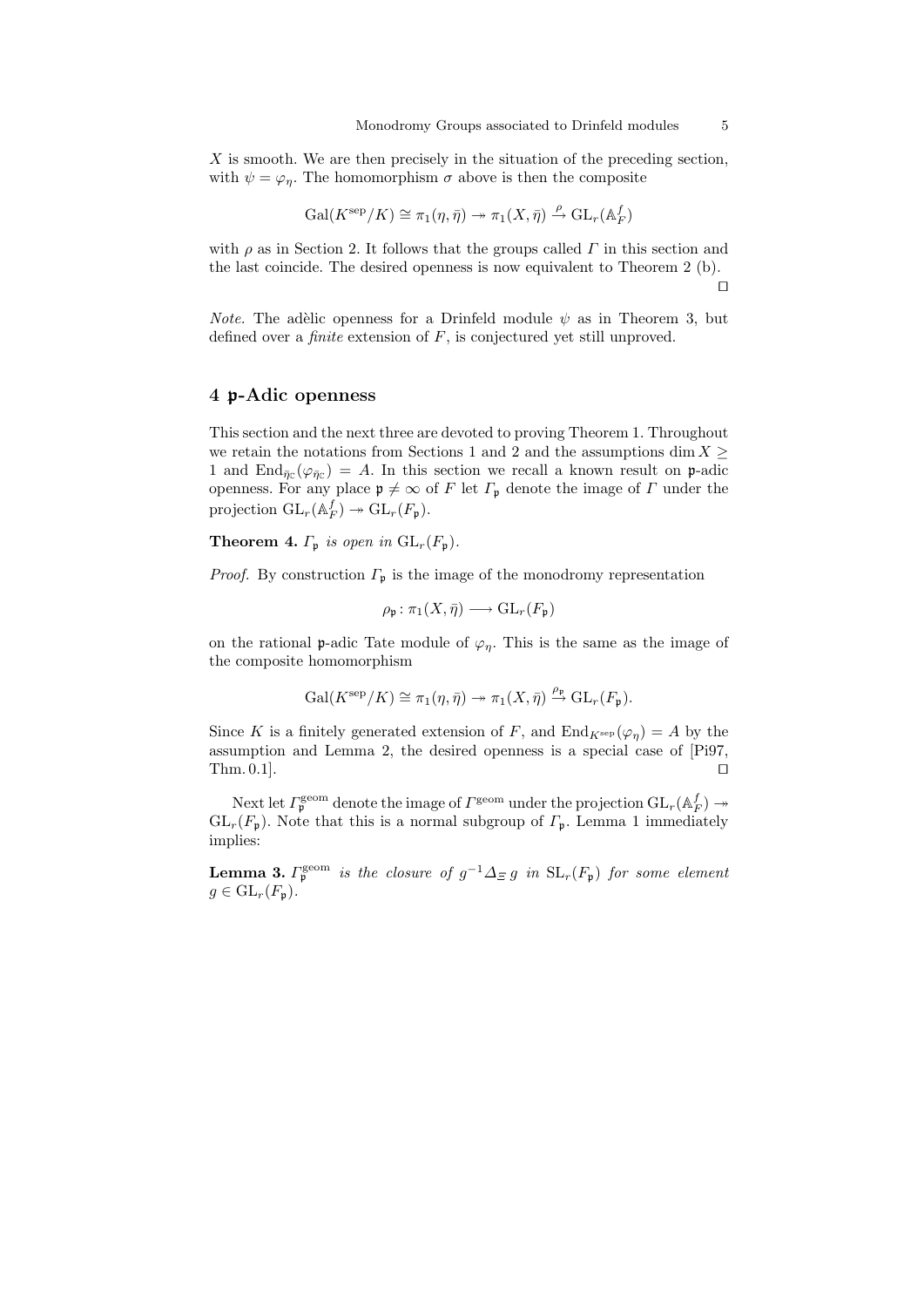6 Florian Breuer and Richard Pink

## 5 Zariski density

**Lemma 4.** The Zariski closure H of  $\Delta$ <sub>Ξ</sub> in  $GL_{r,F}$  is a normal subgroup of  $\operatorname{GL}_{r,F}$ .

*Proof.* Choose a place  $\mathfrak{p} \neq \infty$  of F. Then by base extension  $H_{F_{\mathfrak{p}}}$  is the Zariski closure of  $\Delta_{\Xi}$  in  $\mathrm{GL}_{r,F_{\mathfrak{p}}}$ . Thus Lemma 3 implies that  $g^{-1}H_{F_{\mathfrak{p}}}g$  is the Zariski closure of  $\Gamma_{\mathfrak{p}}^{\text{geom}}$  in  $\tilde{\mathrm{GL}}_{r,F_{\mathfrak{p}}}$ . Since  $\Gamma_{\mathfrak{p}}$  normalizes  $\Gamma_{\mathfrak{p}}^{\text{geom}}$ , it therefore normalizes  $g^{-1}H_{F_{\mathfrak{p}}}g$ . But  $\Gamma_{\mathfrak{p}}$  is open in  $\mathrm{GL}_r(F_{\mathfrak{p}})$  by Theorem 4 and therefore Zariski dense in  $\operatorname{GL}_{r,F_{\mathfrak{p}}}$ . Thus  $\operatorname{GL}_{r,F_{\mathfrak{p}}}$  normalizes  $g^{-1}H_{F_{\mathfrak{p}}}g$  and hence  $H_{F_{\mathfrak{p}}},$  and the result  $\Box$  follows.

# **Lemma 5.**  $\Delta$ <sub> $\Xi$ </sub> is infinite.

*Proof.* Let X, K, k and  $\varphi_n$  be as in Section 2. Then, as  $M_k$  is affine and  $\dim X \geq 1$ , there exists a valuation v of K, corresponding to a point on the boundary of X not on  $M_k$ , at which  $\varphi_n$  does not have potential good reduction. Denote by  $I_v \subset \text{Gal}(K^{\text{sep}}/Kk^{\text{sep}})$  the inertia group at v. By the criterion of Néron-Ogg-Shafarevich [Go96, §4.10], the image of  $I_v$  in  $\Gamma_{\mathfrak{p}}^{\text{geom}}$  is infinite for any place  $\mathfrak{p} \neq \infty$  of F. In particular,  $\Delta_{\Xi}$  is infinite by Lemma 3, as desired.

Alternatively, we may argue as follows. Suppose that  $\Delta_{\Xi}$  is finite. Then after increasing the level structure we may assume that  $\Delta_{\Xi} = 1$ . Then  $\Gamma_{\mathfrak{p}}^{\text{geom}} = 1$ by Lemma 3, which means that  $\rho_{\rm p}$  factors as

$$
\pi_1(X,\bar{\eta}) \longrightarrow \mathrm{Gal}(k^{\mathrm{sep}}/k) \longrightarrow \mathrm{GL}_r(F_{\mathfrak{p}}).
$$

After a suitable finite extension of the constant field  $k$  we may assume that X possesses a k-rational point x. Let  $\varphi_x$  denote the Drinfeld module over k corresponding to x. Via the embedding  $k \subset K$  we may consider it as a Drinfeld module over K and compare it with  $\varphi_{\eta}$ . The factorization above implies that the Galois representations on the p-adic Tate modules of  $\varphi_x$ and  $\varphi_{\eta}$  are isomorphic. By the Tate conjecture (see [Tag95] or [Tam95]) this implies that there exists an isogeny  $\varphi_x \to \varphi_\eta$  over K. Its kernel is finite and therefore defined over some finite extension  $k'$  of k. Thus  $\varphi_{\eta}$ , as a quotient of  $\varphi_x$  by this kernel, is isomorphic to a Drinfeld module defined over  $k'$ . But the assumption dim  $X \geq 1$  implies that  $\eta$  is not a closed point of  $M_k$ ; hence  $\varphi_n$ cannot be defined over a finite extension of k. This is a contradiction.  $\Box$ 

#### **Proposition 1.**  $\Delta$ <sub> $\Xi$ </sub> is Zariski dense in  $SL_{r,F}$ .

*Proof.* By construction we have  $H \subset SL_{r,F}$ , and Lemma 5 implies that H is not contained in the center of  $SL_{r,F}$ . From Lemma 4 it now follows that  $H = SL_{r,F}$ , as desired.

The above results may be viewed as analogues of André's results [An92, Thm. 1, Prop. 2], comparing the monodromy group of a variation of Hodge structures with its generic Mumford-Tate group. Our analogue of the former is  $\Delta$ <sub>Ξ</sub>, and by [Pi97] the latter corresponds to  $GL_{r,F}$ . In our situation, however, we do not need the existence of a special point on X.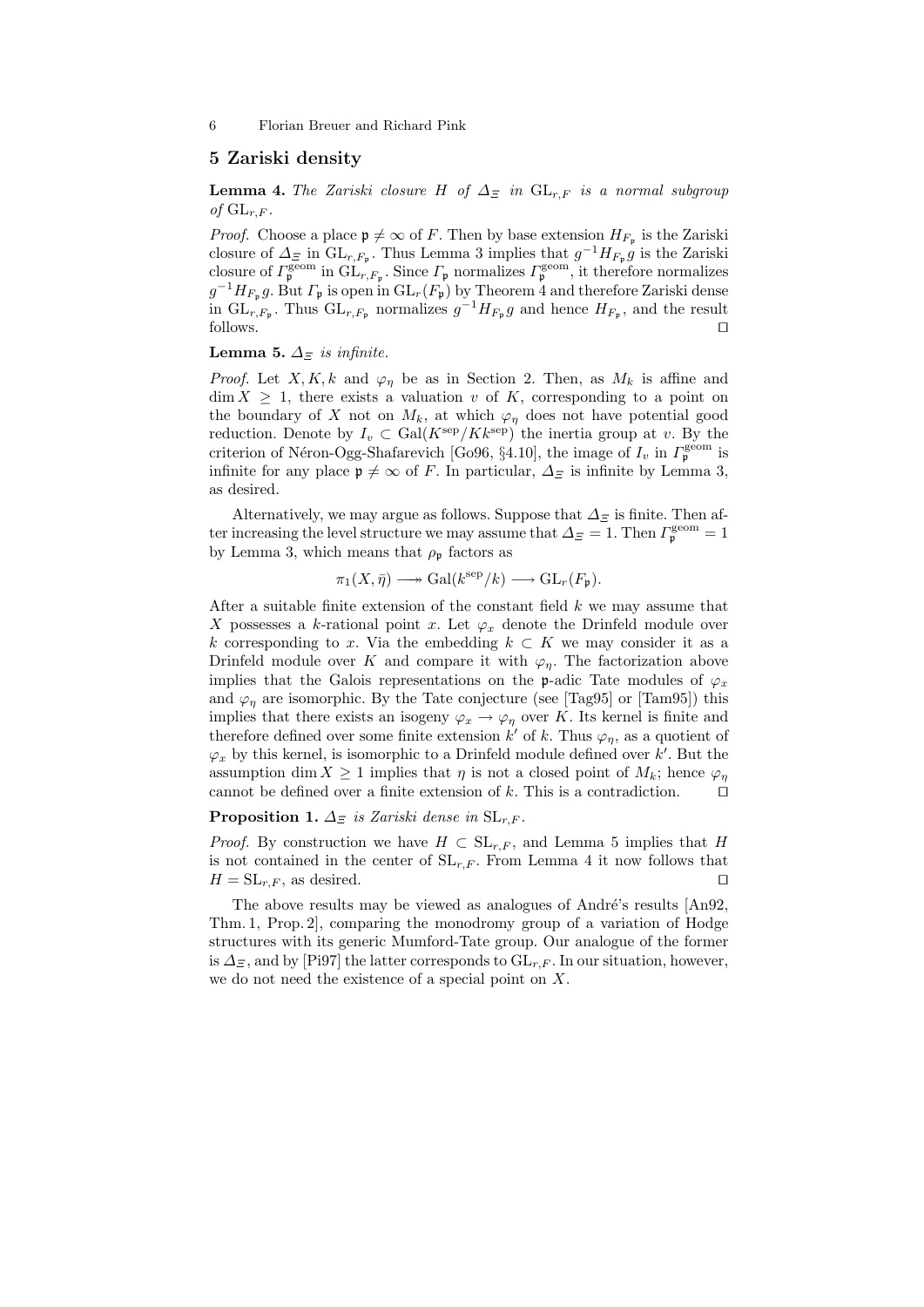## 6 Fields of coefficients

Let  $\bar{\Delta}_{\Xi}$  denote the image of  $\Delta_{\Xi}$  in PGL<sub>r</sub>(F). In this section we show that the field of coefficients of  $\bar{\varDelta}_\varXi$  cannot be reduced.

**Definition 1.** Let  $L_1$  be a subfield of a field L. We say that a subgroup  $\overline{\Delta} \subset$  $PGL_r(L)$  lies in a model of  $PGL_{r,L}$  over  $L_1$ , if there exist a linear algebraic group  $G_1$  over  $L_1$  and an isomorphism  $\lambda_1: G_{1,L} \longrightarrow \text{PGL}_{r,L}$ , such that  $\Delta \subset \lambda_1(G_1(L_1)).$ 

**Proposition 2.**  $\bar{\Delta}_{\bar{z}}$  does not lie in a model of PGL<sub>r,F</sub> over a proper subfield of  $F$ .

*Proof.* As before we use an arbitrary auxiliary place  $\mathfrak{p} \neq \infty$  of F. Let  $\bar{\Gamma}_{\mathfrak{p}}^{\text{geom}} \triangleleft \bar{\Gamma}_{\mathfrak{p}}$ denote the images of  $\Gamma_{\mathfrak{p}}^{\text{geom}} \triangleleft \Gamma_{\mathfrak{p}}$  in  $\mathrm{PGL}_r(F_{\mathfrak{p}})$ . Lemma 3 implies that  $\overline{\Gamma}_{\mathfrak{p}}^{\text{geom}}$  is conjugate to the closure of  $\bar{\Delta}_{\Xi}$  in PGL<sub>r</sub>( $F_p$ ). By Proposition 1 it is therefore Zariski dense in PGL<sub>r,  $F_p$ </sub>. On the other hand Theorem 4 implies that  $\bar{F}_p$  is an open subgroup of  $\mathrm{PGL}_r(F_{\mathfrak{p}})$ . It therefore does not lie in a model of  $\mathrm{PGL}_{r,F_{\mathfrak{p}}}$ over a proper subfield of  $F_p$ . Thus  $\bar{F}_p^{\text{geom}}$  is Zariski dense and normal in a subgroup that does not lie in a model over a proper subfield of  $F_p$ , which by [Pi98, Cor. 3.8] implies that  $\bar{F}_{p}^{geom}$ , too, does not lie in a model over a proper subfield of  $F_p$ .

Suppose now that  $\overline{\Delta}_{\Xi} \subset \lambda_1(G_1(F_1))$  for a subfield  $F_1 \subset F$ , a linear algebraic group  $G_1$  over  $F_1$ , and an isomorphism  $\lambda_1: G_{1,F} \longrightarrow \text{PGL}_{r,F}$ . Since  $\bar{\Delta}_{\bar{z}}$  is Zariski dense in PGL<sub>r,F</sub>, it is in particular infinite. Therefore  $F_1$  must be infinite. As F is finitely generated of transcendence degree 1 over  $\mathbb{F}_p$ , it follows that  $F_1$  contains a transcendental element, and so  $F$  is a finite extension of  $F_1$ . Let  $\mathfrak{p}_1$  denote the place of  $F_1$  below  $\mathfrak{p}$ . Since  $\bar{F}_{\mathfrak{p}}^{\text{geom}}$  is the closure of  $\bar{\Delta}_{\Xi}$ in PGL<sub>r</sub>( $F_{\mathfrak{p}}$ ), it is contained in  $\lambda_1(G_1(F_{1,\mathfrak{p}_1}))$ . The fact that  $\bar{\Gamma}_{\mathfrak{p}}^{\text{geom}}$  does not lie in a model over a proper subfield of  $F_{\mathfrak{p}}$  thus implies that  $F_{1,\mathfrak{p}_1} = F_{\mathfrak{p}}$ .

But for any proper subfield  $F_1 \subsetneq F$ , we can choose a place  $\mathfrak{p} \neq \infty$  of F above a place  $\mathfrak{p}_1$  of  $F_1$ , such that the local field extension  $F_{1,\mathfrak{p}_1} \subset F_{\mathfrak{p}}$  is non-trivial. Thus we must have  $F_1 = F$ , as desired.

## 7 Strong approximation

The remaining ingredient is the following general theorem.

**Theorem 5.** For  $r \geq 2$  let  $\Delta \subset SL_r(F)$  be a subgroup that is contained in a congruence subgroup commensurable with  $SL_r(A)$ . Assume that  $\Delta$  is Zariski dense in  $SL_{r,F}$  and that its image  $\overline{\Delta}$  in  $PGL_r(F)$  does not lie in a model of  $\operatorname{PGL}_{r,F}$  over a proper subfield of F. Then the closure of  $\Delta$  in  $\operatorname{SL}_r(\mathbb{A}_F^f)$  is open.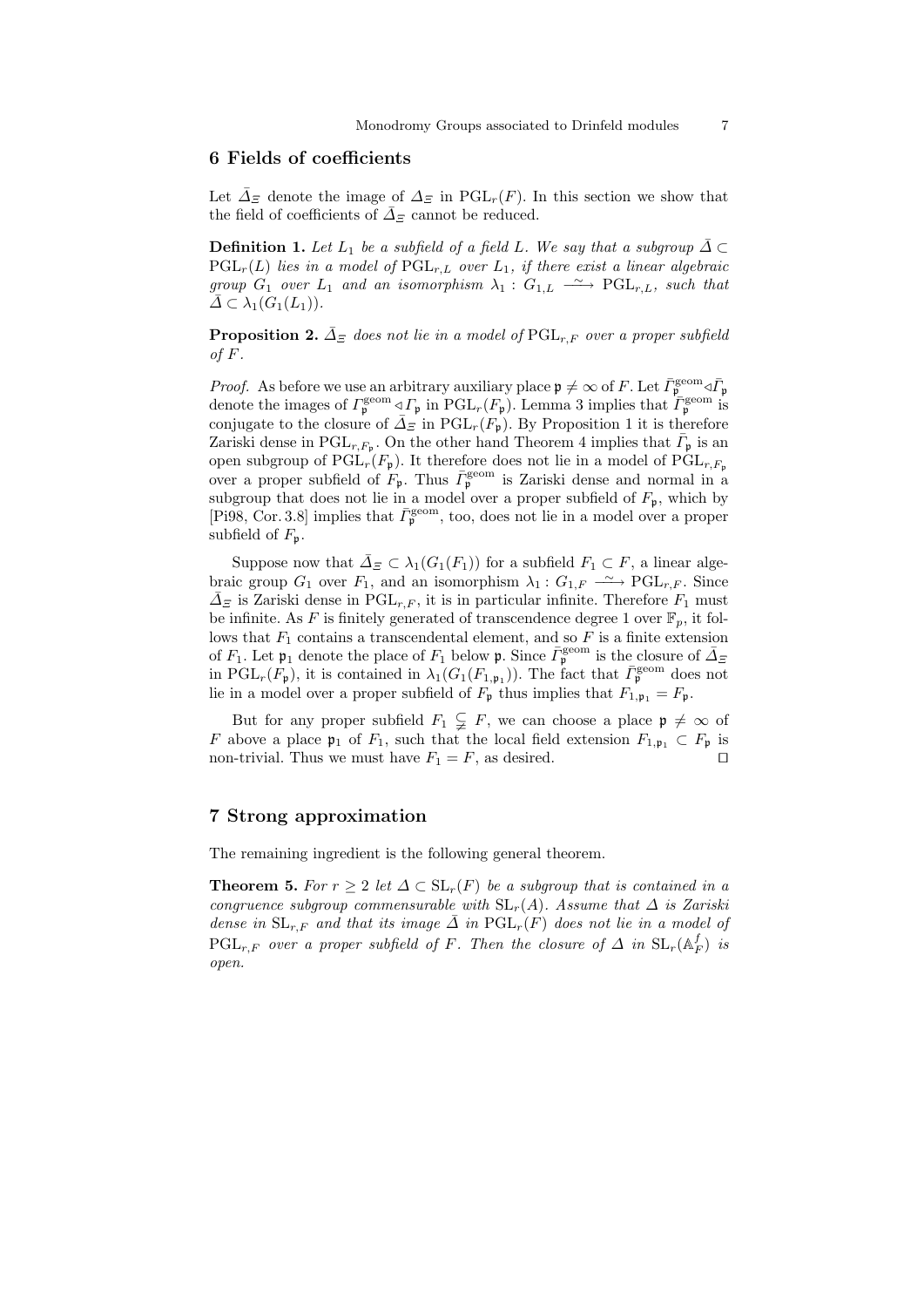#### 8 Florian Breuer and Richard Pink

Proof. For finitely generated subgroups this is a special case of [Pi00, Thm. 0.2]. That result concerns arbitrary finitely generated Zariski dense subgroups of  $G(F)$  for arbitrary semisimple algebraic groups G, but it uses the finite generation only to guarantee that the subgroup is integral at almost all places of F. For  $\Delta$  as above the integrality at all places  $\neq \infty$  is already known in advance, so the proof in [Pi00] covers this case as well.

As an alternative, we will deduce the general case by showing that every sufficiently large finitely generated subgroup  $\Delta_1 \subset \Delta$  satisfies the same assumptions. Then the closure of  $\Delta_1$  in  $SL_r(\mathbb{A}_F^f)$  is open by [Pi00], and so the same follows for  $\Delta$ , as desired.

For the Zariski density of  $\Delta_1$  note first that the trace of the adjoint representation defines a dominant morphism to the affine line  $SL_{r,F} \rightarrow \mathbb{A}_F^1$ ,  $g \mapsto \text{tr}(\text{Ad}(g))$ . Since  $\Delta$  is Zariski dense, this function takes infinitely many values on  $\Delta$ . As the field of constants in F is finite, we may therefore choose an element  $\gamma \in \Delta$  with tr(Ad( $\gamma$ )) transcendental. Then  $\gamma$  has infinite order; hence the Zariski closure  $H \subset SL_{r,F}$  of the abstract subgroup generated by  $\gamma$  has positive dimension. Let  $H^{\circ}$  denote its identity component. Since  $\Delta$  is Zariski dense and  $SL_{r,F}$  is almost simple, the  $\Delta$ -conjugates of  $H^{\circ}$  generate  $SL<sub>r,F</sub>$  as an algebraic group. By noetherian induction finitely many conjugates suffice. It follows that finitely many conjugates of  $\gamma$  generate a Zariski dense subgroup of  $SL_{r,F}$ . Thus every sufficiently large finitely generated subgroup  $\Delta_1 \subset \Delta$  is Zariski dense.

Consider such  $\Delta_1$  and let  $\bar{\Delta}_1$  denote its image in PGL<sub>r</sub>(F). Consider all triples  $(F_1, G_1, \lambda_1)$  consisting of a subfield  $F_1 \subset F$ , a linear algebraic group  $G_1$  over  $F_1$ , and an isomorphism  $\lambda_1: G_{1,F} \longrightarrow \text{PGL}_{r,F}$ , such that  $\overline{\Delta}_1 \subset \lambda_1(G_1(F_1))$ . By [Pi98, Thm. 3.6] there exists such a triple with  $F_1$ minimal, and this  $F_1$  is unique, and  $G_1$  and  $\lambda_1$  are determined up to unique isomorphism. Consider another finitely generated subgroup  $\Delta_1 \subset \Delta_2 \subset \Delta$  and let  $(F_2, H_2, \lambda_2)$  be the minimal triple associated to it. Then the uniqueness of  $(F_1, G_1, \lambda_1)$  implies that  $F_1 \subset F_2$ , that  $G_2 \cong G_{1,F_2}$ , and that  $\lambda_2$  coincides with the isomorphism  $G_{2,F} \cong G_{1,F} \to \text{PGL}_{r,F}$  obtained from  $\lambda_1$ . In other words, the minimal model  $(F_1, G_1, \lambda_1)$  is monotone in  $\Delta_1$ .

For any increasing sequence of Zariski dense finitely generated subgroups of  $\Delta$  we thus obtain an increasing sequence of subfields of F. This sequence must become constant, say equal to  $F_1 \subset F$ , and the associated model of  $PGL_{r,F}$  over  $F_1$  is the same up to isomorphism from that point onwards. Thus we have a triple  $(F_1, G_1, \lambda_1)$  with  $\overline{\Delta}_1 \subset \overline{\lambda_1}(G_1(F_1))$  for every sufficiently large finitely generated subgroup  $\bar{\Delta}_1 \subset \bar{\Delta}$ . But then we also have  $\bar{\Delta} \subset \lambda_1(G_1(F_1)),$ which by assumption implies that  $F_1 = F$ . Thus every sufficiently large finitely generated subgroup of  $\Delta$  satisfies the same assumptions as  $\Delta$ , as desired.  $\square$ 

*Proof of Theorem 1.* In the situation of Theorem 1 we automatically have  $r \geq$ 2, so the assertion follows by combining Propositions 1 and 2 with Theorem 5 for  $\Delta$ <sub>Ξ</sub>.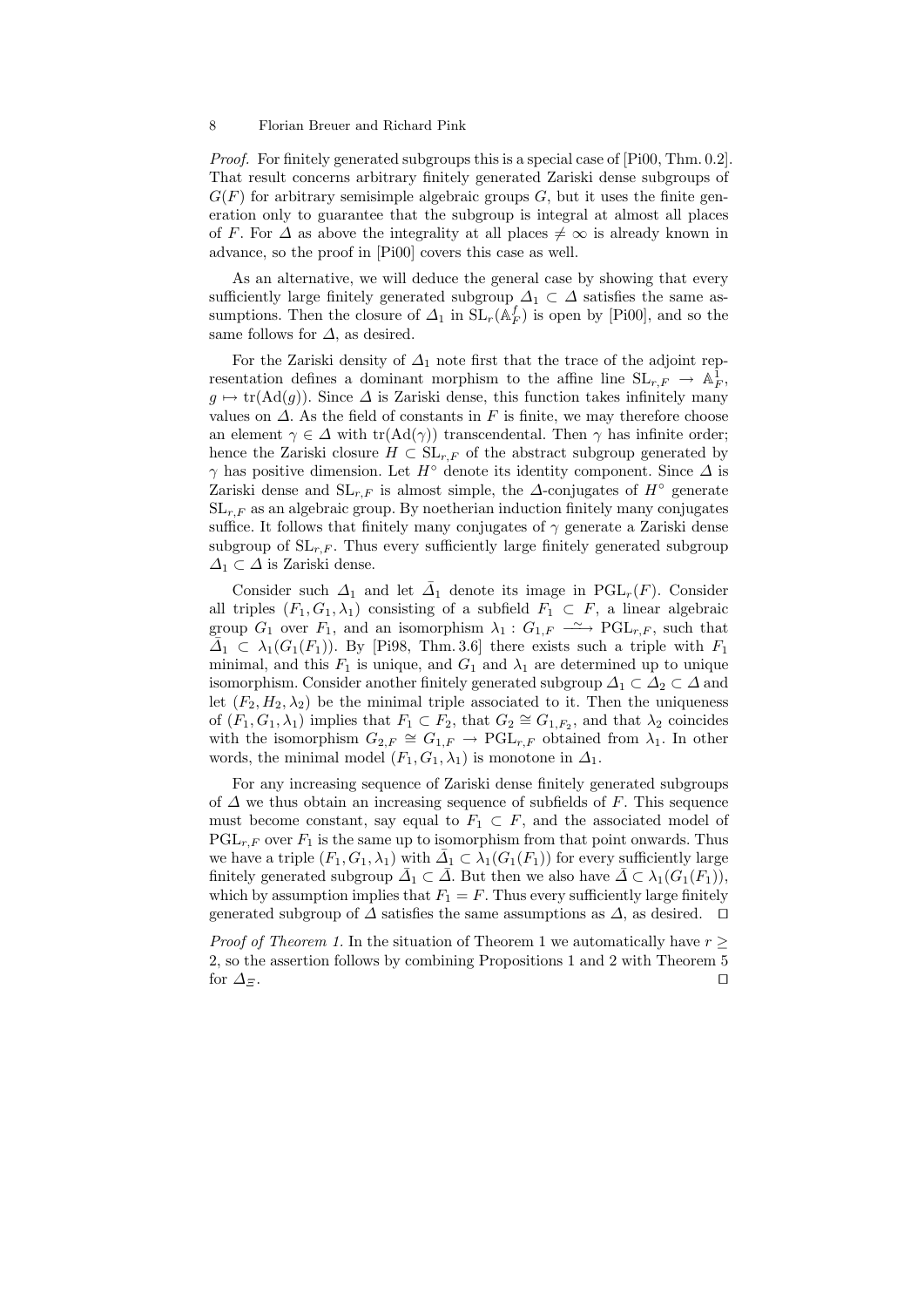## 8 Arbitrary endomorphism rings

Set  $E := \text{End}_{\bar{\eta}_\mathbb{C}}(\varphi_{\bar{\eta}_\mathbb{C}})$ , which is a finite integral ring extension of A. Write  $r = r' \cdot [E/A];$  then the centralizer of  $E$  in  $\mathrm{GL}_r(\mathbb{A}_F^f)$  is isomorphic to  $\mathrm{GL}_{r'}(E \otimes_A E)$  $\mathbb{A}_F^f$ ). Lemma 2 implies that all elements of E are defined over some fixed finite extension of K. This means that an open subgroup of  $\rho(\pi_1(X, \bar{\eta}))$  is contained in  ${\rm GL}_{r'}(E\otimes_A {\mathbb A}_F^f)$ . Thus by Lemma 1 the same holds for a subgroup of finite index of  $\Delta$ <sub>Ξ</sub>. The following results can be deduced easily from Theorems 1, 2, and 3, using the same arguments as in [Pi97, end of §2].

**Theorem 6.** In the situation of before Theorem 1, for  $E := \text{End}_{\bar{\eta}_C}(\varphi_{\bar{\eta}_C})$  arbitrary, the closure in  $\mathrm{GL}_r(\mathbb{A}_F^f)$  of some subgroup of finite index of  $\Delta_{\Xi}$  is an open subgroup of  $\operatorname{SL}_{r'}(E \otimes_A \mathbb{A}_F^f)$ .

**Theorem 7.** In the situation of before Theorem 2, for  $E := \text{End}_{K^{\text{sep}}}(\varphi_n)$ arbitrary,

- (a) some open subgroup of  $\Gamma^{\text{geom}} := \rho(\pi_1(X_{k^{\text{sep}}}, \bar{\eta}))$  is an open subgroup of  $\operatorname{SL}_{r'}(E \otimes_A \mathbb{A}_F^f)$ , and
- (b) some open subgroup of  $\Gamma := \rho(\pi_1(X, \bar{\eta}))$  is an open subgroup of  $GL_{r'}(E \otimes_A \bar{\eta})$  $\mathbb{A}_F^f$ ).

**Theorem 8.** In the situation of before Theorem 3, for  $E := \text{End}_{K^{\text{sep}}}(\psi)$  arbitrary, suppose that  $\psi$  cannot be defined over a finite extension of F inside  $K^{\text{sep}}$ . Then some open subgroup of  $\Gamma := \sigma(\text{Gal}(K^{\text{sep}}/K))$  is an open subgroup of  $\mathrm{GL}_{r'}(E \otimes_A \mathbb{A}_F^f)$ .

## References

- [An86] Anderson, G.: t-Motives. Duke Math. J., 53, 457–502 (1986)
- [An92] André, Y.: Mumford-Tate groups of mixed Hodge structures and the theorem of the fixed part. Compositio Math., 82, 1–24 (1992)
- [Br] Breuer, F.: Special subvarieties of Drinfeld modular varieties. In preparation.
- [Dr74] Drinfeld, V. G.: Elliptic modules (Russian). Math. Sbornik, 94, 594–627  $(1974)$ , = Math. USSR-Sb., **23**, 561–592 (1974)
- [Go96] Goss, D.: Basic Structures of Function Field Arithmetic. Ergebnisse 35, Springer, Berlin (1996)
- [Ha79] Hayes, D. R.: Explicit Class Field Theory in Global Function Fields. In: Studies in Algebra and Number Theory. Adv. Math., Suppl. Stud. 6, 173– 217, Academic Press, (1979)
- [He03] van der Heiden, G.-J.: Weil pairing and the Drinfeld modular curve. Ph.D. thesis, Rijksuniversiteit Groningen, Groningen (2003)
- [Lü74] Lütkebohmert, W.: Der Satz von Remmert-Stein in der nichtarchimedischen Funktionentheorie. Math. Z., 139, 69–84 (1974)